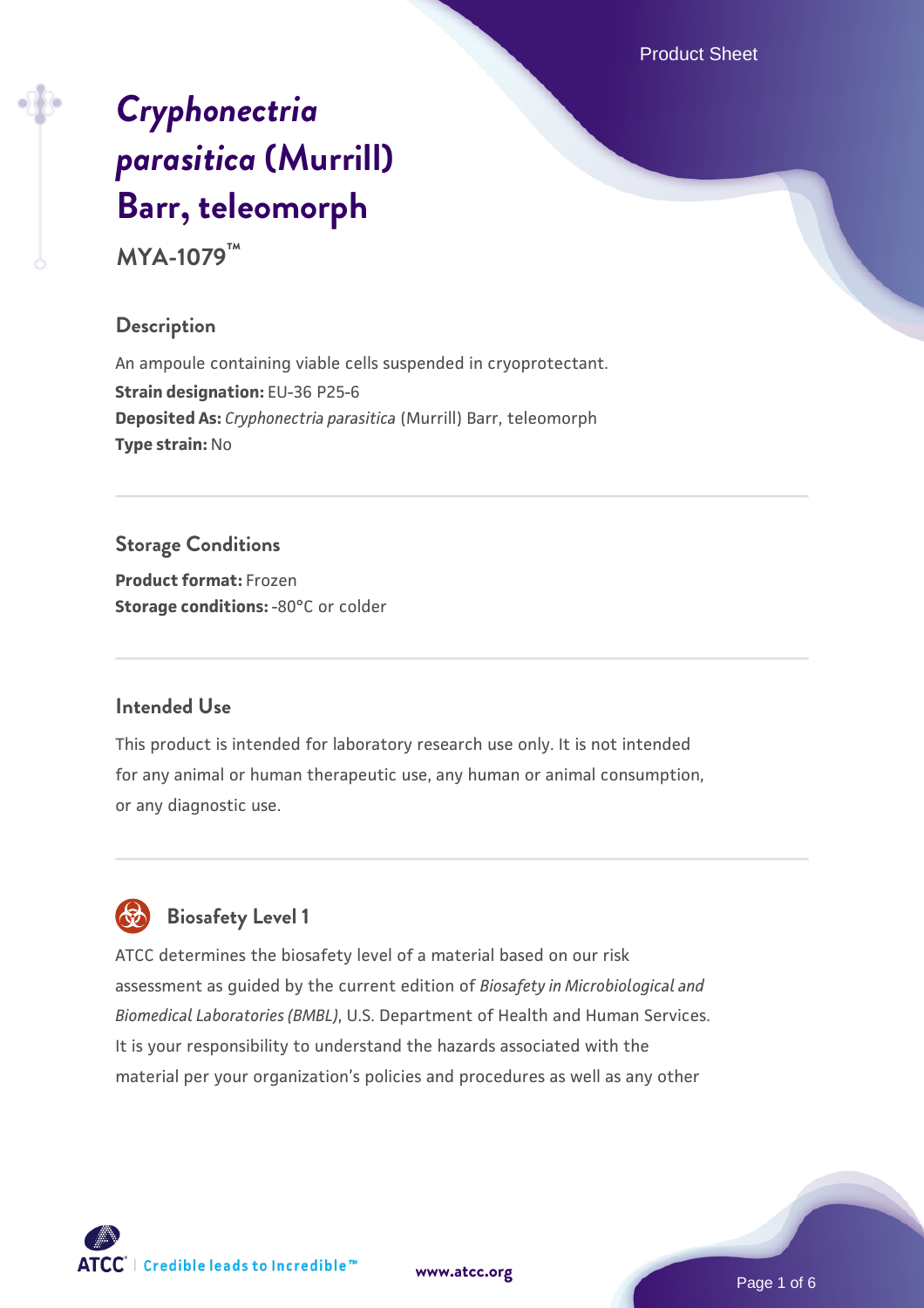applicable regulations as enforced by your local or national agencies.

ATCC highly recommends that appropriate personal protective equipment is always used when handling vials. For cultures that require storage in liquid nitrogen, it is important to note that some vials may leak when submersed in liquid nitrogen and will slowly fill with liquid nitrogen. Upon thawing, the conversion of the liquid nitrogen back to its gas phase may result in the vial exploding or blowing off its cap with dangerous force creating flying debris. Unless necessary, ATCC recommends that these cultures be stored in the vapor phase of liquid nitrogen rather than submersed in liquid nitrogen.

#### **Certificate of Analysis**

For batch-specific test results, refer to the applicable certificate of analysis that can be found at www.atcc.org.

## **Growth Conditions**

**Medium:**  [ATCC Medium 336: Potato dextrose agar \(PDA\)](https://www.atcc.org/-/media/product-assets/documents/microbial-media-formulations/3/3/6/atcc-medium-336.pdf?rev=d9160ad44d934cd8b65175461abbf3b9) **Temperature:** 24°C

#### **Handling Procedures**

**Frozen ampoules** packed in dry ice should either be thawed immediately or stored in liquid nitrogen. If liquid nitrogen storage facilities are not available, frozen ampoules may be stored at or below -70°C for approximately one week. **Do not under any circumstance store frozen ampoules at refrigerator**



**[www.atcc.org](http://www.atcc.org)**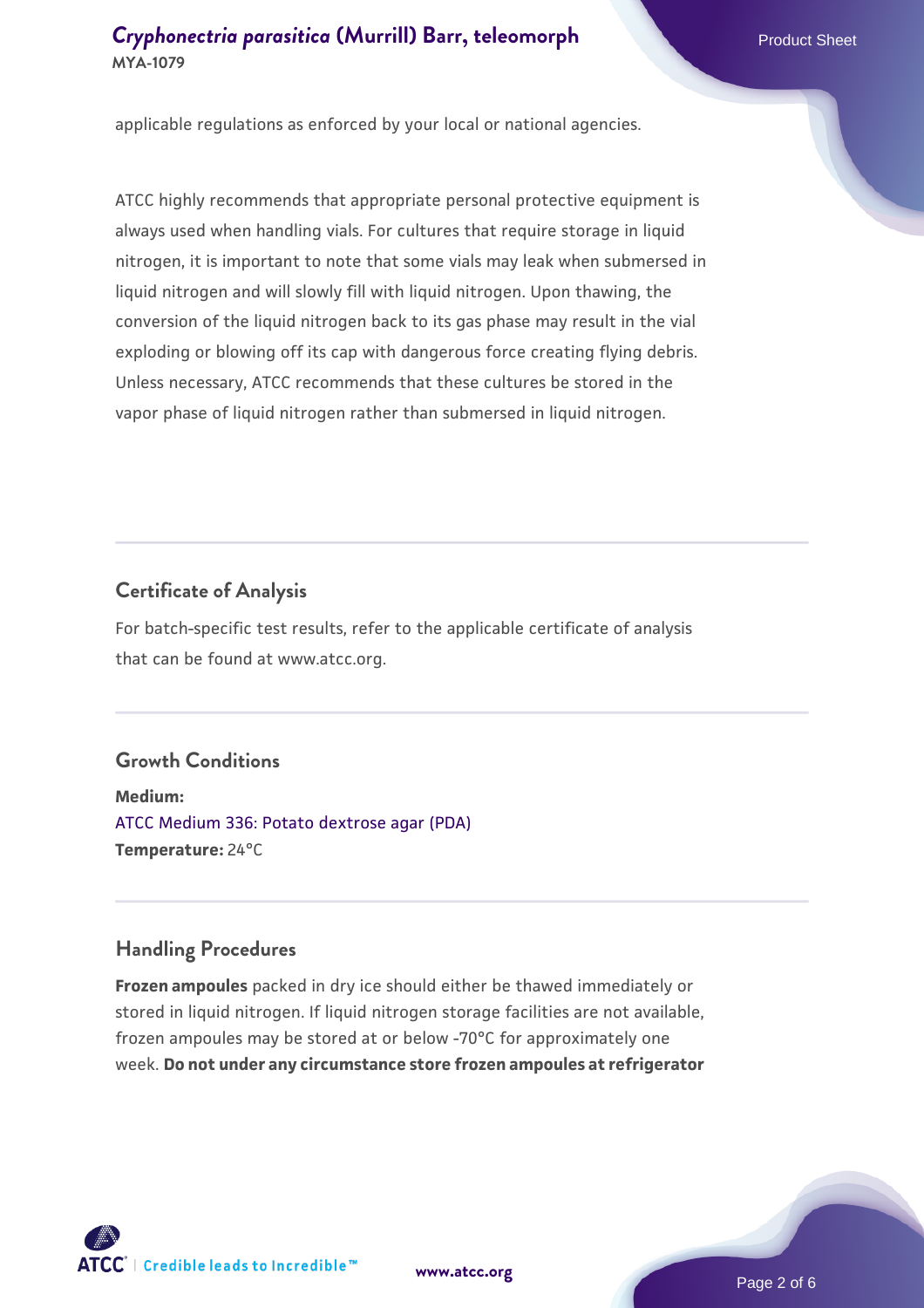**freezer temperatures (generally -20°C). Storage of frozen material at this temperature will result in the death of the culture.**

- 1. To thaw a frozen ampoule, place in a **25°C to 30°C** water bath, until just thawed **(approximately 5 minutes)**. Immerse the ampoule just sufficient to cover the frozen material. Do not agitate the ampoule.
- 2. Immediately after thawing, wipe down ampoule with 70% ethanol and aseptically transfer at least 50 µL (or 2-3 agar cubes) of the content onto a plate or broth with medium recommended.
- 3. Incubate the inoculum/strain at the temperature and conditions recommended.
- 4. Inspect for growth of the inoculum/strain regularly for up to 4 weeks. The time necessary for significant growth will vary from strain to strain.

#### **Notes**

Additional information on this culture is available on the ATCC web site at [www.atcc.org.](http://www.atcc.org/)

## **Material Citation**

If use of this material results in a scientific publication, please cite the material in the following manner: *Cryphonectria parasitica* (Murrill) Barr, teleomorph (ATCC MYA-1079)

#### **References**

References and other information relating to this material are available at www.atcc.org.

#### **Warranty**

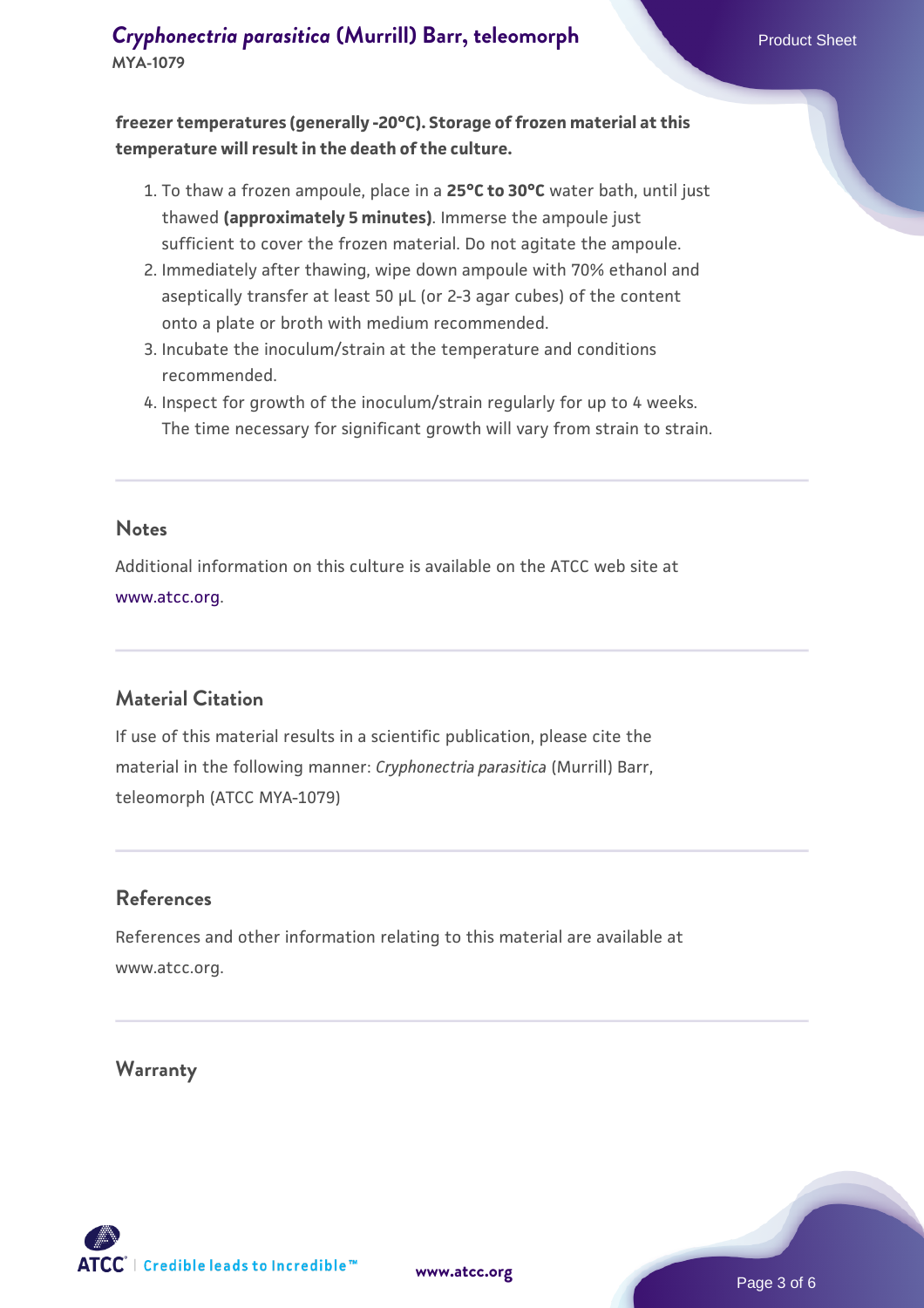The product is provided 'AS IS' and the viability of ATCC® products is warranted for 30 days from the date of shipment, provided that the customer has stored and handled the product according to the information included on the product information sheet, website, and Certificate of Analysis. For living cultures, ATCC lists the media formulation and reagents that have been found to be effective for the product. While other unspecified media and reagents may also produce satisfactory results, a change in the ATCC and/or depositor-recommended protocols may affect the recovery, growth, and/or function of the product. If an alternative medium formulation or reagent is used, the ATCC warranty for viability is no longer valid. Except as expressly set forth herein, no other warranties of any kind are provided, express or implied, including, but not limited to, any implied warranties of merchantability, fitness for a particular purpose, manufacture according to cGMP standards, typicality, safety, accuracy, and/or noninfringement.

#### **Disclaimers**

This product is intended for laboratory research use only. It is not intended for any animal or human therapeutic use, any human or animal consumption, or any diagnostic use. Any proposed commercial use is prohibited without a license from ATCC.

While ATCC uses reasonable efforts to include accurate and up-to-date information on this product sheet, ATCC makes no warranties or representations as to its accuracy. Citations from scientific literature and patents are provided for informational purposes only. ATCC does not warrant that such information has been confirmed to be accurate or complete and the customer bears the sole responsibility of confirming the accuracy and completeness of any such information.

This product is sent on the condition that the customer is responsible for and assumes all risk and responsibility in connection with the receipt, handling, storage, disposal, and use of the ATCC product including without limitation



**[www.atcc.org](http://www.atcc.org)**

Page 4 of 6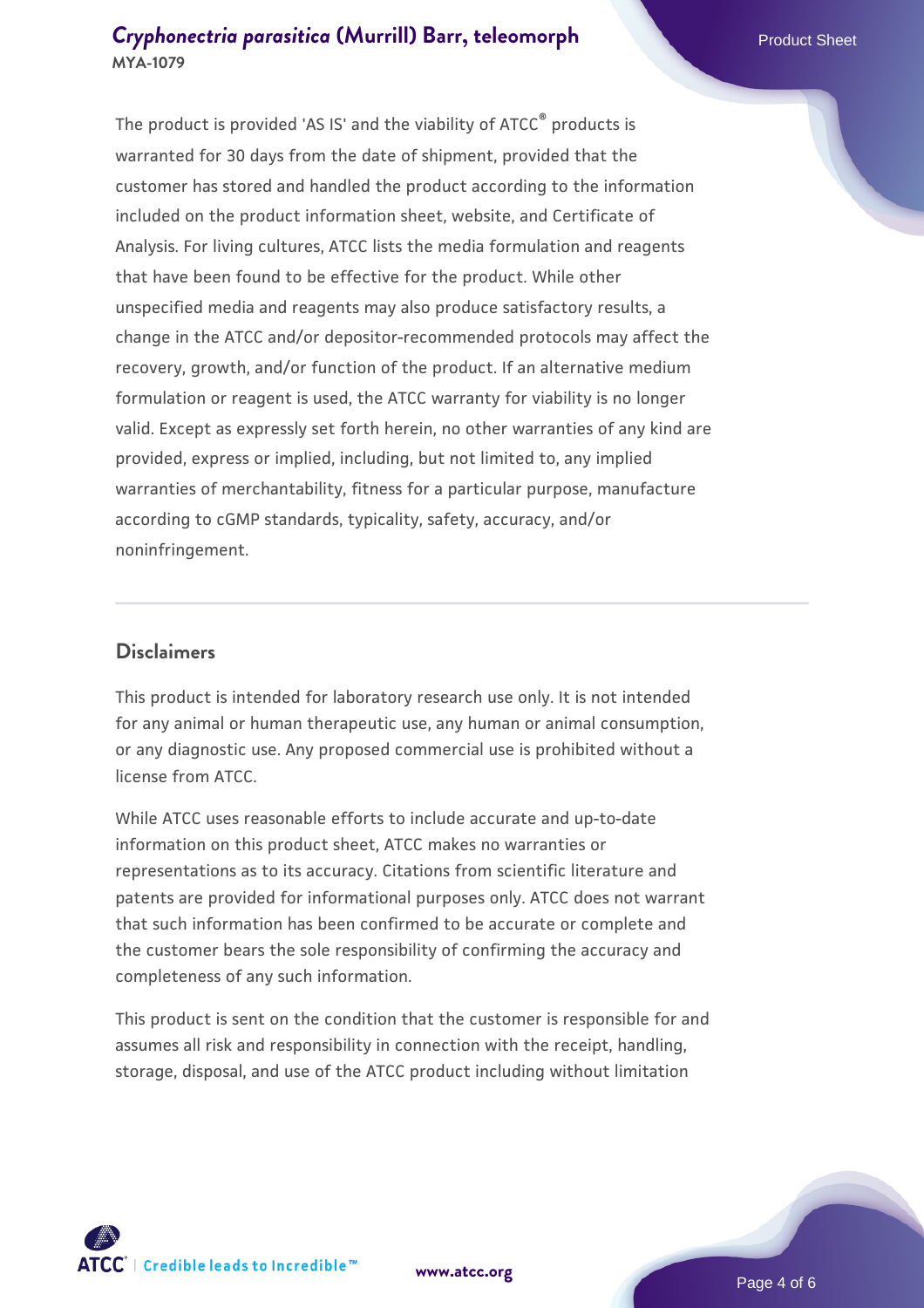taking all appropriate safety and handling precautions to minimize health or environmental risk. As a condition of receiving the material, the customer agrees that any activity undertaken with the ATCC product and any progeny or modifications will be conducted in compliance with all applicable laws, regulations, and guidelines. This product is provided 'AS IS' with no representations or warranties whatsoever except as expressly set forth herein and in no event shall ATCC, its parents, subsidiaries, directors, officers, agents, employees, assigns, successors, and affiliates be liable for indirect, special, incidental, or consequential damages of any kind in connection with or arising out of the customer's use of the product. While reasonable effort is made to ensure authenticity and reliability of materials on deposit, ATCC is not liable for damages arising from the misidentification or misrepresentation of such materials.

Please see the material transfer agreement (MTA) for further details regarding the use of this product. The MTA is available at www.atcc.org.

#### **Copyright and Trademark Information**

© ATCC 2021. All rights reserved.

ATCC is a registered trademark of the American Type Culture Collection.

#### **Revision**

This information on this document was last updated on 2021-05-20

#### **Contact Information**

ATCC 10801 University Boulevard Manassas, VA 20110-2209 USA